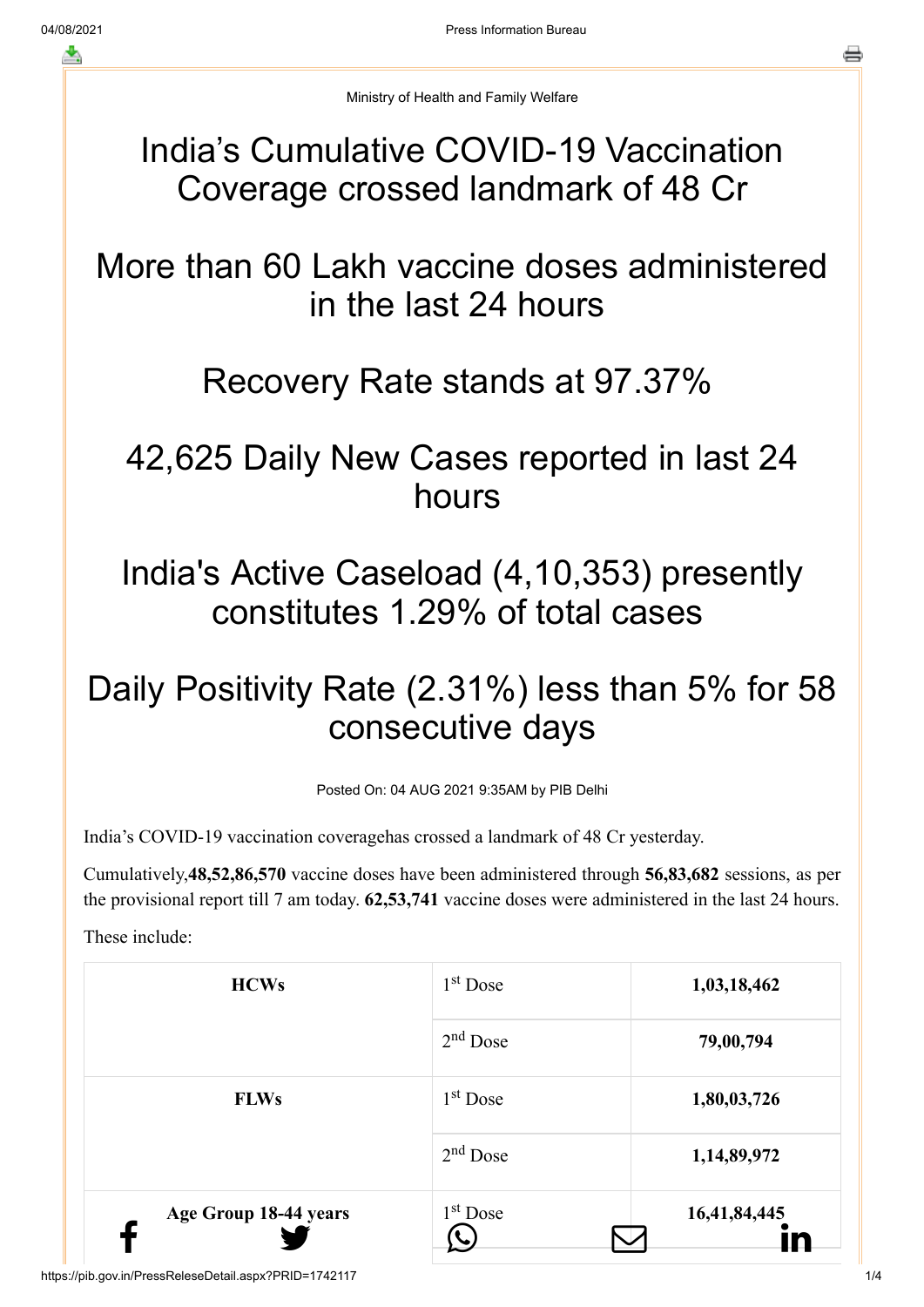04/08/2021 Press Information Bureau

|                       | $2nd$ Dose           | 98,50,898    |
|-----------------------|----------------------|--------------|
| Age Group 45-59 years | 1 <sup>st</sup> Dose | 10,85,51,839 |
|                       | $2nd$ Dose           | 4,06,01,807  |
| Over 60 years         | $1st$ Dose           | 7,70,32,125  |
|                       | $2nd$ Dose           | 3,73,52,502  |
| <b>Total</b>          |                      | 48,52,86,570 |

The new phase of universalization of COVID-19 vaccination has commenced from 21st June, 2021. The Union Government is committed to accelerating the pace and expanding the scope of COVID-19 vaccination throughout the country.

Out of the people infected since the beginning of the pandemic, **3,09,33,022 people have already recovered from COVID-19** and **36,668** patients have recovered in the last 24 hours. This constitutes an overall recovery rate of **97.37%.**



## Recovered cases over 3.09 Cr & Recovery rate at 97.37%

India has reported 42,625 daily new cases in the last 24 hours.

Less than 50,000 Daily New Cases have been reported since thirty-eightconsecutive days. This is a result of sustained and collaborative efforts by the Centre and the States/UTs.

 $f$  y  $\circledcirc$   $\quad \circ$  in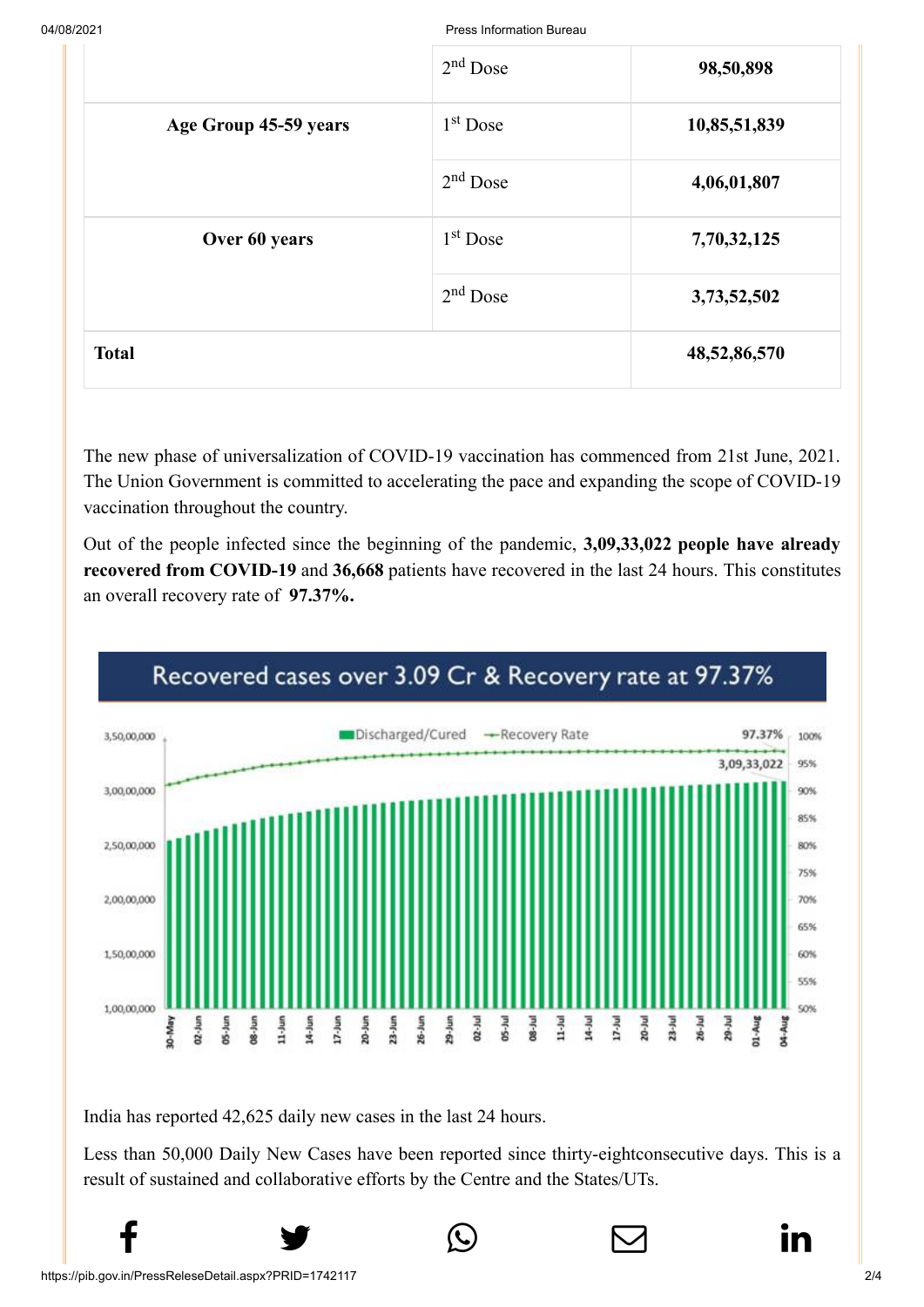

India's Active Caseload today stands at **4,10,353** and active cases now constitute **1.29%** of the country's total Positive Cases.



With substantially ramped up testing capacity across the country, a total of 18,47,518tests were conducted in the last 24 hours in the country. Cumulatively, India has conducted over **47.31 crore** (**47,31,42,307**) tests so far.

While on one side testing capacity has been enhanced across the country, **Weekly Positivity Rate is currently stands at 2.36%** and the **Daily Positivity rate stands at 2.31% today.** Daily Positivity rate has remained below 5%for 58 consecutive days now.

 $f$  y  $\circledcirc$   $\quad \circledcirc$  in